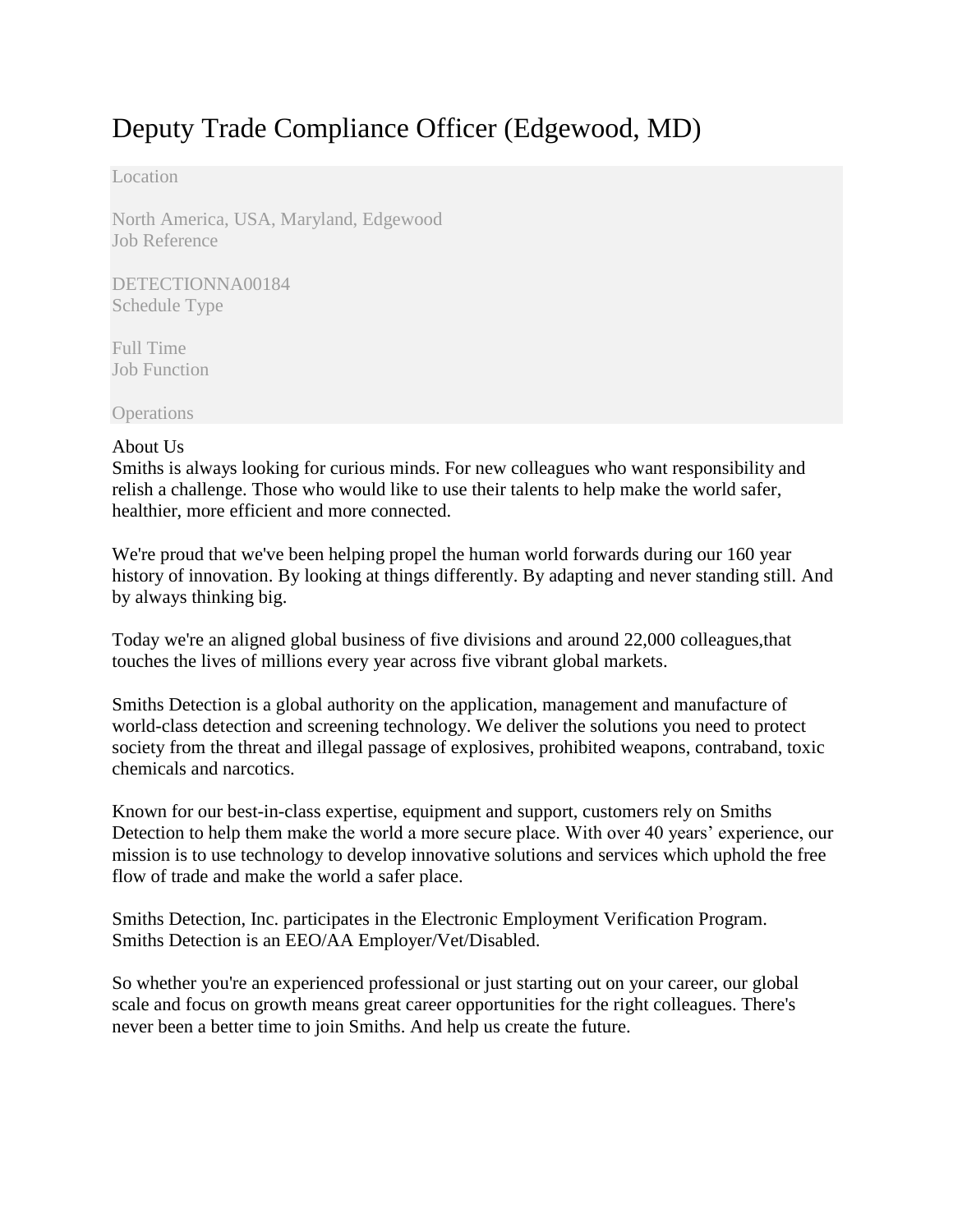#### Job Description

Manages compliance with all U.S. Government Trade Regulations including but not limited to Customs (CBP) regulations International Traffic in Arms Regulations (ITAR), Bureau of Alcohol Tobacco & Firearms (ATF) Regulations, Office of Foreign Asset Controls (OFAC) and Export Administration Regulations (EAR). Along with the TCO team, provides guidance, training and export determinations for Smiths Detection in Americas region. Manages the development of import/export procedures for use in the America plants (Newark, Edgewood & Alcoa). Works with identified experts to interpret global regulations and conditions for export/import implications and provides direction for Americas region in all phases of international compliance.

#### Duties & Responsibilities

- Become & maintain subject matter expert status via training, periodical, trade journals, newsletters etc.
- Ensures imported/exported transactions conform to governmental rules and regulations by managing and maintaining Smiths Group Trade Compliance Procedures, Policies and Processes.
- Reviews and updates current processes, communicates improvements to TCO Manager for all U.S. sites
- Make/Approve Import and Export classification determinations for products and technology
- Assist in preparation of CJ and CCATS applications
- Approve proposed use of Import and Export license exemptions and exceptions
- Assess nature and extent of import/export violations, compile historical data on violation and prepare backup for review with TCO Manager.
- Lead investigation and assist in preparation of potential Voluntary Disclosures documentation for submission to USG
- Manage Agreements and related documentation and records
- Schedule Import and Export Audits and maintenance of Audit records
- Prepare and submit export licenses and ITAR agreements in support of business needs, foreign national new hires, and classified contracts etc.
- Review and submit licenses prepared by Trade Compliance team
- Prepare and provide new employee training as well as focused training sessions
- Maintain Import and Export Procedure Manuals
- Management of GTS (Global Trade Systems)
- Management of Travel and Visits Request Forms
- Must comply with company health, safety and environmental and ethics policies.
- Must comply with all applicable U.S. export and security regulations
- Support TCO Manager, General Counsel and management as needed
- Coordinates and verifies import and export classifications by interfacing with key staff in Engineering, Operations, Marketing and Legal.
- Ensure recordkeeping and reporting requirements are maintained in a manner whereby audits are completed quickly and without material issues
- Works with customs brokers, regulatory agents, attorneys and trade compliance consultants to resolve related issues by clarifying questions and recommending solutions.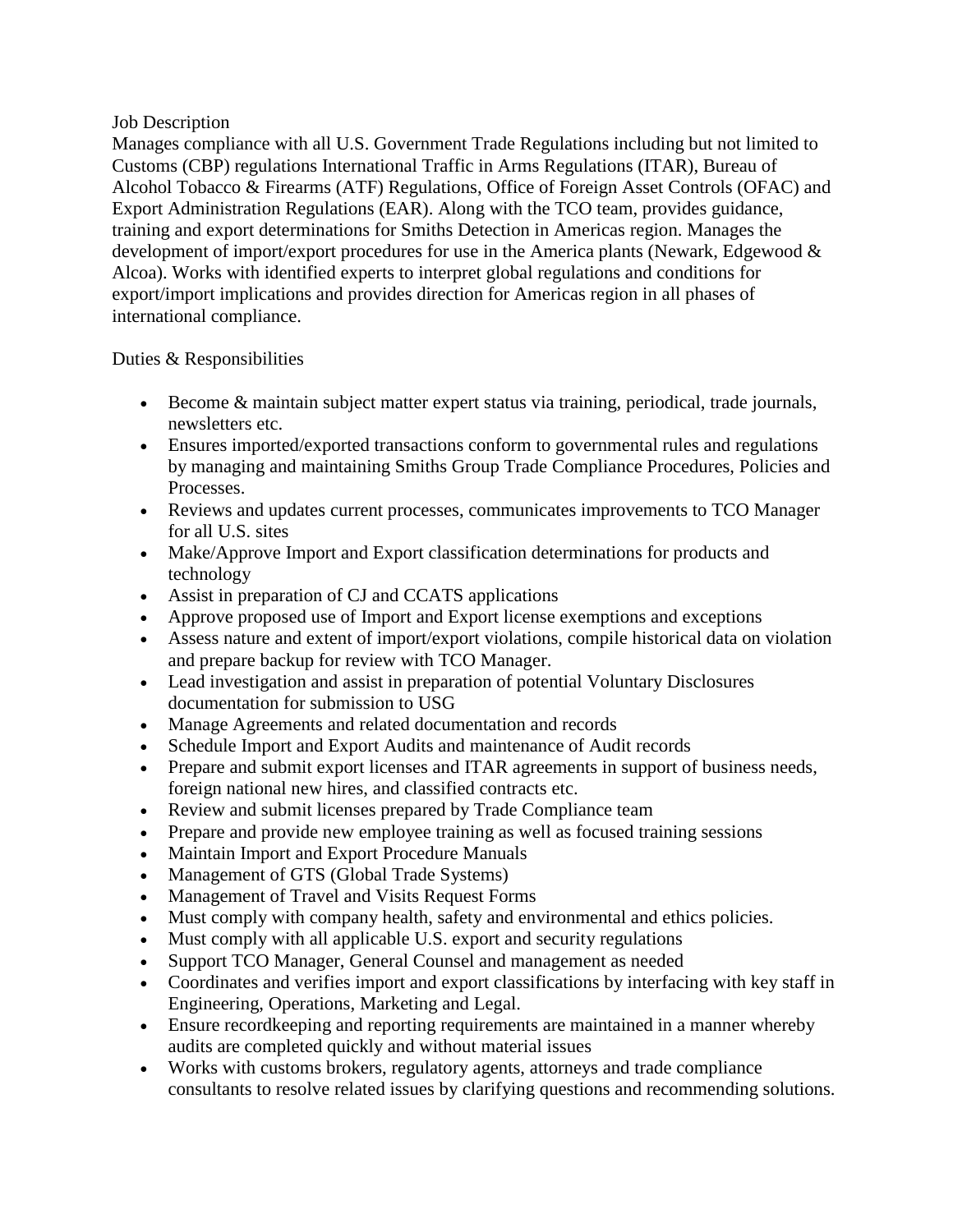- Assists TCO Manager in the development of any reporting or documentation needed for compliance purposes (Country of Origin certificates, HTSUS codes, ECCN classifications) and interfaces with other departments to ensure documentation is maintained, and, when applicable, entered correctly in SAP.
- Engages with Product Development teams regarding product classification, labeling and product marketing
- Oversee compliance with free trade agreements, including NAFTA
- Performs other duties as assigned including the participation in Divisional or Corporate project teams.
- Collaborate with TCO Manager and Smiths Group Legal Team on matters of potential non-compliance

### The Individual **Education /Experience:**

- Bachelor's degree or equivalent experience required
- Trade Compliance CUSECO or other Certification preferred
- Minimum 10 years' experience in Trade Compliance (with both import and export)
- Minimum 5 years' experience working in a similar Trade Compliance management position
- Effective verbal and written communications skills
- Ability to work effectively under time/workload pressure
- Experience in developing and deploying compliance policies, processes and procedures

## **Knowledge/Skills:**

- Ability to manage and influence at all levels of management, both internal and external, across multiple regions.
- SAP desirable, but must have experience with Trade Compliance technology in a Global ERP environment.
- Strong conflict resolution and negotiation skills. Ability to react and respond quickly to investigate and resolve problems.
- Ability to work well with others in a highly cross-functional and cross-regional team environment.
- Demonstrated ability of working on issues of diverse scope where analysis of situation or data requires evaluation of a variety of factors, including an understanding of current business trends.
- Demonstrated experience in determining the best use of resources to meet goals of assignments received in the form of objectives.
- Able to lead cooperative efforts among members of project teams.
- Person of integrity and trustworthy
- Results oriented
- Self-motivated and skilled multi-tasker
- Experienced in developing and delivering training program